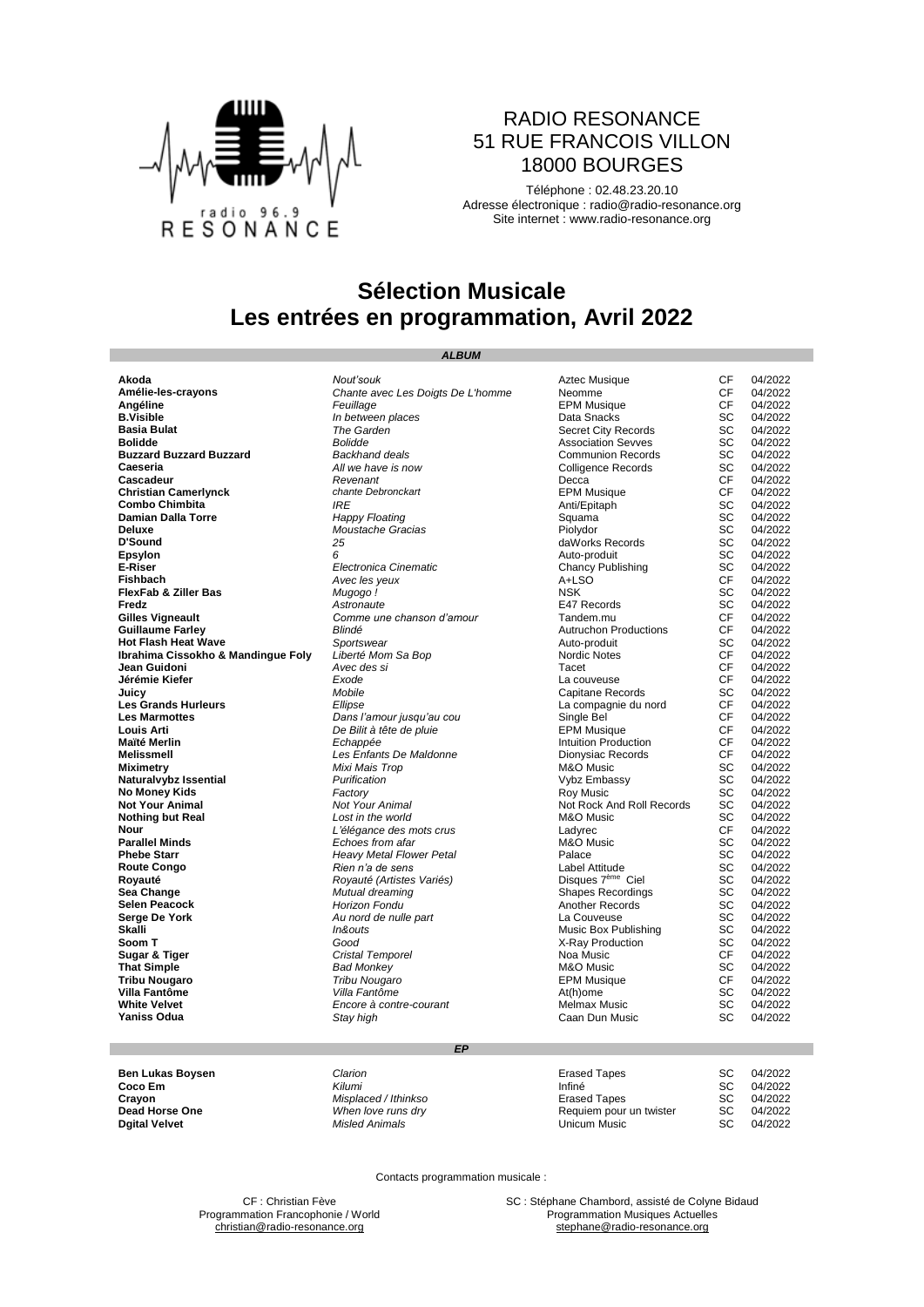

#### RADIO RESONANCE 51 RUE FRANCOIS VILLON 18000 BOURGES

Téléphone : 02.48.23.20.10 Adresse électronique : [radio@radio-resonance.org](mailto:radio@radio-resonance.org) Site internet : [www.radio-resonance.org](http://www.radio-resonance.org/)

## **Sélection Musicale Les entrées en programmation, Avril 2022**

**Régina Demina** *Dreamcore* Allo Floride Records SC 04/2022 **Toxiq** *Dans la bouche* Resiste Records SC 04/2022 **Wata** *Inner City Blues* Blunt Shelter Records SC 04/2022

| Haul <i>L</i> oluan         | <u>MCCLING IN DEINI</u>    | Aulu-proudit                  | ັບ        | <b>UTILULL</b> |
|-----------------------------|----------------------------|-------------------------------|-----------|----------------|
| <b>Hyperactive Leslie</b>   | Fluid e                    | Air Fono                      | <b>SC</b> | 04/2022        |
| <b>Jim Bauer</b>            | C la Vie                   | Auto-produit                  | <b>SC</b> | 04/2022        |
| Karmacoda                   | <b>Remixes EP</b>          | Sola Musa Music               | SC.       | 04/2022        |
| Klangstof                   | Ocean view                 | Velveteen Records             | <b>SC</b> | 04/2022        |
| Major K                     | Ad Astra (The Remixes)     | <b>Flash Forward Presents</b> | SC.       | 04/2022        |
| <b>Matteo</b>               | Home                       | Chinese Man Records           | <b>SC</b> | 04/2022        |
| <b>Molly Pepper</b>         | EP <sub>1</sub>            | <b>ZRP</b>                    | SC.       | 04/2022        |
| Odesza                      | <b>Better Now</b>          | Ninja Tune                    | SС        | 04/2022        |
| <b>Oslo Tropique</b>        | Entre les mains des robots | Les jeudis du Rock            | SC        | 04/2022        |
| Pigeon John                 | The Bomb Remix EP          | The Telephone Company         | SC        | 04/2022        |
| <b>Plasma</b>               | Volume 1                   | Plasma Music                  | SC        | 04/2022        |
| <b>Ralph Of London</b>      | Yellow Sky Highway         | Auto-produit                  | SC        | 04/2022        |
| Régina Demina               | Dreamcore                  | Allo Floride Records          | SC.       | 04/2022        |
| <b>Romane Santarelli</b>    | 22                         | Unicum Music                  | <b>SC</b> | 04/2022        |
| Rose Tiger                  | Act I: The Shallows        | Upton Park                    | SC.       | 04/2022        |
| <b>SIS</b>                  | Gnani                      | Native Cat Recordings         | SC        | 04/2022        |
| Tellma                      | Meteorite                  | Auto-produit                  | <b>SC</b> | 04/2022        |
| <b>The Breakfast Club</b>   | Dear Ghost                 | Pancakes Prod                 | SC.       | 04/2022        |
| The Harts Industry          | All covered in gold        | Auto-produit                  | <b>SC</b> | 04/2022        |
| Timoléon le Jardinier       | Zombi EP                   | Echo Orange                   | <b>SC</b> | 04/2022        |
| Toxig                       | Dans la bouche             | <b>Resiste Records</b>        | <b>SC</b> | 04/2022        |
| <b>VAPA</b>                 | <b>Mental Remixes EP</b>   | <b>VAPA Records</b>           | <b>SC</b> | 04/2022        |
| Vexlar                      | Un mec bien                | <b>VXL Production</b>         | SC.       | 04/2022        |
| Viraje                      | La Tangente                | Tuto-produit                  | SC        | 04/2022        |
| $\mathbf{v}$ . $\mathbf{v}$ | $\mathbf{a}$               |                               | $\sim$    | 0.10000        |

#### *SINGLE*

| Alba                      | Les mots                    | Sound and Vision Music.       | SC | 04/2022 |
|---------------------------|-----------------------------|-------------------------------|----|---------|
| Allexa Basch              | Universe                    | <b>Mirror Productions</b>     | SC | 04/2022 |
| Amouë                     | Je me souviens              | <b>LVCO Produciton</b>        | SC | 04/2022 |
| Amouë                     | Tes larmes                  | <b>LVCO Produciton</b>        | SC | 04/2022 |
| Anomalie                  | Memory leaves               | Newerk Music Grou^p           | SC | 04/2022 |
| Another Vision            | Swipin                      | soda, mit himbeer records     | SC | 04/2022 |
| Aramis                    | Joues d'hiver               | Les disques la shoebox        | SC | 04/2022 |
| Audrey Lopes              | Silence Amer                | Ear We Art                    | SC | 04/2022 |
| Aze                       | We move                     | Ink Music                     | SC | 04/2022 |
| <b>Baby Strange</b>       | Under the surface           | Incons Créating Evil Art      | SC | 04/2022 |
| Benjamin Epps             | Dans le way                 | Mocabe Nation                 | SC | 04/2022 |
| Bermuda                   | Fonce                       | <b>Productions Cap Claire</b> | SC | 04/2022 |
| Ciao Lucifer              | Too late to die young       | <b>Trix Mgmt</b>              | SC | 04/2022 |
| <b>Clay and Friends</b>   | Que onda                    | Independant                   | SC | 04/2022 |
| Dekker                    | Supposed to be a friend     | Useful fictions               | SC | 04/2022 |
| Dodo                      | Find My Way                 | Auto-produit                  | SC | 04/2022 |
| <b>Elephant Stone</b>     | La fusée du chagrin         | Elephants on parade           | SC | 04/2022 |
| <b>Floating Points</b>    | Vocoder                     | Ninia Tune                    | SC | 04/2022 |
| Givven                    | Losing colours              | <b>Bias Beach Records</b>     | SC | 04/2022 |
| Heika                     | Boulevard alexnadre         | Uni musigc                    | SC | 04/2022 |
| <b>Hyperactive Leslie</b> | Cymbale                     | Cavalcade                     | SC | 04/2022 |
| Inkswell                  | Let it grow                 | <b>Cosmocities Records</b>    | SC | 04/2022 |
| It It Anita               | Mascara                     | <b>Vicisous Circle</b>        | SC | 04/2022 |
| Jim Bauer                 | Nos rêves d'enfant          | Cody's Creative               | SC | 04/2022 |
| Jim Fortin                | Souvenirs                   | Auto-ptoduit                  | SC | 04/2022 |
| Jimmyq                    | The bridge                  | Kidderminster                 | SC | 04/2022 |
| <b>Jono McCleery</b>      | Walk with me                | Ninety Days Records           | SC | 04/2022 |
| Kalush                    | Stefania (Kalush Orchestra) | Columbia Local                | SC | 04/2022 |
| Katerine Duska            | Of time                     | Minos EMI SA                  | SC | 04/2022 |
| Klangkarussell            | Home                        | Nias Beach Records            | SC | 04/2022 |
| Koriass                   | Corde à linge               | Disques 7 <sup>ème</sup> Ciel | SC | 04/2022 |
| Kovacs                    | <b>Not Scared Of Giants</b> | <b>Wolf Recordings</b>        | SC | 04/2022 |
| L'ambulancier             | L'argent                    | <b>Tadam Records</b>          | SC | 04/2022 |
|                           |                             |                               |    |         |

Contacts programmation musicale :

CF : Christian Fève SC : Stéphane Chambord, assisté de Colyne Bidaud<br>
mation Francophonie / World School School Programmation Musiques Actuelles [christian@radio-resonance.org](mailto:christian@radio-resonance.org) [stephane@radio-resonance.org](mailto:stephane@radio-resonance.org)